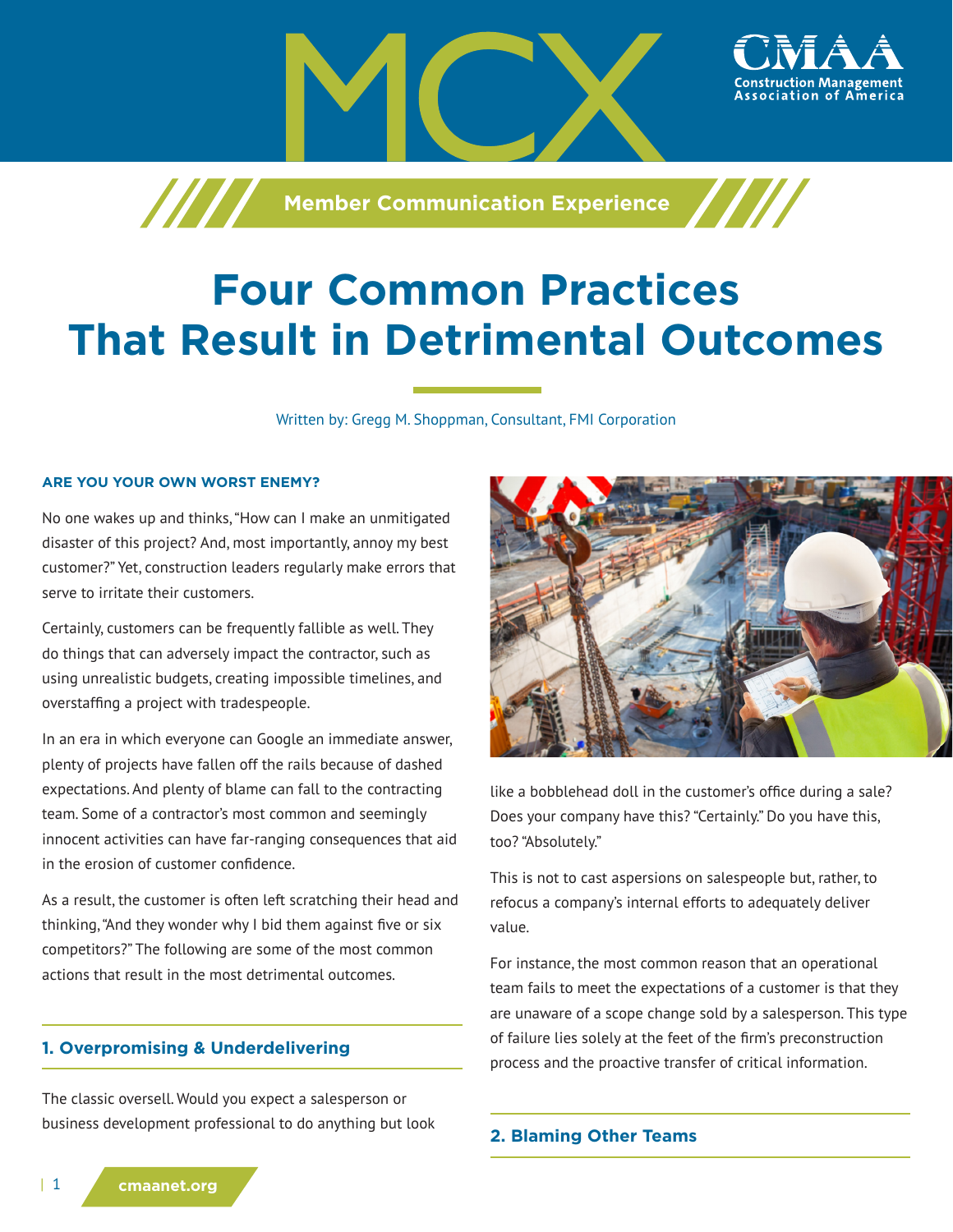"We'd be finished already if it wasn't for your stupid [project role or job title] and their [awful work or botched timeline]." So, the customer hired a dud. Well, they hired you too. This is not to disparage the work done by other teams, but to point out the uphill battle that a contractor creates when attacking the problem along this front.

Owners and customers can become sensitive and defensive when their decisions are attacked, particularly by someone who is inevitably asking for more money because of that poor progress.

The same could be said for a general contractor and when a trade partner is critical of another (e.g., "Your electrical contractor is pathetic."). This is not to deny that there are sometimes underperforming construction professionals in all facets of a project.

However, it is likely a more effective plan to avoid this awkward conversation altogether.

# **3. Presenting Only Problems**

When you bring your car in for service, and the mechanic strolls into the lobby to tell you about the many things wrong with it (read: exactly how much money you will be shelling out for the fix), everything on the list echoes like the sound of a cash register. New muffler, cha-ching. New battery, cha-ching. And the list is long.

Now consider how you and your team deliver bad news to the client. Of course, no one expects perfection, and no customer can blame the contractor for the weather interruptions, permitting snags, supply chain issues, etc. But in the way you deliver news to clients, are you presenting only problems? The way in which you present information matters to the outcome. Consider the chart on the right. Do your project managers or superintendents approach the client with the list of problems complete with solutions?

Most of the scripts seem intuitive for best-in-class organizations.

However, it's easy to fall prey to a victim mentality, especially when pressured to provide results. Consider training associates to be conditioned to propose solutions rather than lamentations.

## **4. Shuffling Resources**

The superintendent shuffle is a dance that is sweeping the nation's construction sites. You get to the final 10% of the project, potentially the close-out and punch list phase. This appears to be the moment in which companies make a staff change. What better time, right? During the most critical time on a project — and when the client is hyperfocused on performance and leadership — someone decides to reposition that field leader to the new project breaking ground.

Most firms do not have a deep bench of field leaders, which is the reason for this shuffle in the first place. Regardless, think of how frustrating it is for the customer to see the field leader they've been married to for the project's duration just depart during the home stretch. Often, firms languish in this phase, leaving the customer to wonder, "My job can't seem to cross the finish line and you thought it was a good idea to change the leader now?" Organizations must institute a proactive exit strategy that takes this last 10% seriously. This is the most important phase of the project in your customers' minds.

The construction universe has plenty of challenges that impact projects. The main lesson to learn is that best-in-class firms come to the table with proactive solutions and do not exacerbate tenuous situations with self-inflicted wounds.

| Instead of saying                                                                                                                                 | Try saying                                                                                                                                                                               |
|---------------------------------------------------------------------------------------------------------------------------------------------------|------------------------------------------------------------------------------------------------------------------------------------------------------------------------------------------|
| "It snowed/rained for a week, so we<br>are behind schedule."                                                                                      | "You know we had bad weather<br>- here are two potential recovery<br>schedules for you to choose from."                                                                                  |
| "The item you listed in your<br>specification is 10 weeks out."                                                                                   | "You probably know that supply<br>chains are stressed, so here are<br>three different options that are<br>more readily available."                                                       |
| "Your vendor damaged my ceiling/<br>wall/pavement/etc. Pay me."                                                                                   | "Before your vendor comes to the site,<br>let's have a pre-work meeting to set<br>expectations so no one gets hurt."                                                                     |
| "Hey, the city/state/county won't give<br>me a permit. What do you want me<br>to do? Also, you now owe me more<br>money since my crews are idle." | "We did some digging before we<br>won the award, and it appears the<br>municipality is backed up. That said,<br>we also received permission to begin<br>demolition or rough excavation." |